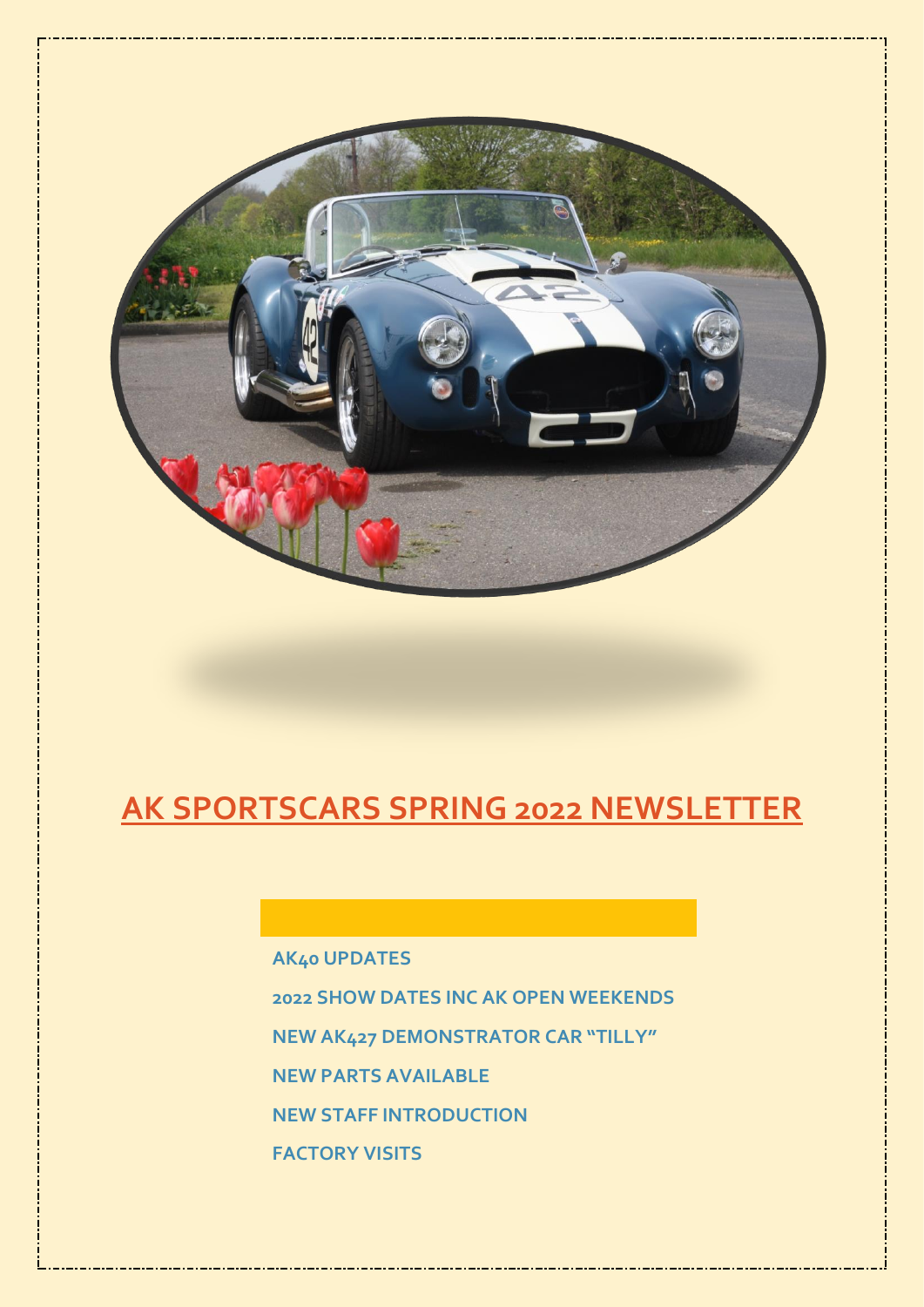# **AK 40 Updates:**









 *Coyote Engine*



## Measure twice cut once

It would be fair to say that the AK chaps,"Phil & Dan" in the AK welding & fabrication workshop, had their work cut out for them in starting to produce the new AK40 chassis.

We are pleased to announce that since being issued with the basic jig to produce the AK40 that they have gone on to create 3 chassis, of which all are already sold!!!

The chaps also now have a newfound fondness for their tape measures!!!!!

#### **Here is our first update on production**:

We have now built three chassis and are starting on the fourth. The standard chassis takes the well proven Ford 302 small block V8 but we've been able to modify the engine cradle to take the modern Ford Coyote quad cam engine.

We can build the chassis to take either a ZFQ or a Renault UN 1 transaxle, though the latter is getting increasingly hard to find now. Mountings for a Porsche G50 transaxle is something we're looking at for the future.

The first stage in building the car is to attach the 70 odd aluminium panels and floor and these are now available to get you started. This is no small task and will take you some time to complete. The next stage is to build up the 4 corners. The floor pan comes flat as standard with a floor dropped by 25mm available at extra cost.

Suspension arms and wishbones are available now, with items to complete the 4 corners – uprights, shocks and springs, wheels and tyres available to order. There is currently quite a long lead time for wheels and tyres – 12-16 weeks – so you will need to order these well in advance. We will continue to use Lee Dawson's bodies as his are of first-class quality.

#### **Pricing.**

**Chassis, powder coated black - £4,410.00 + VAT**

**Panel kit complete laser cut and folded -£ 985.00 + VAT**

**Panel Fitting Kit - £95 + VAT**

**Floor pan lowered - £90.00 + VAT**

We are now able to take orders, with the next build slot of the 6<sup>th</sup> May 2022 available on a first come first served basis. A £500.00 deposit will secure the build slot. If you would like to come and visit or if you have any further questions, please do not hesitate to contact Jon or by emai[l mail@aksportscars.co.uk](mailto:mail@aksportscars.co.uk) or phone 01733 267633.

Neil is busy writing the build manual as we are creating the first in- house AK40 demo car. He aims to stay ahead of clients self- building!!!!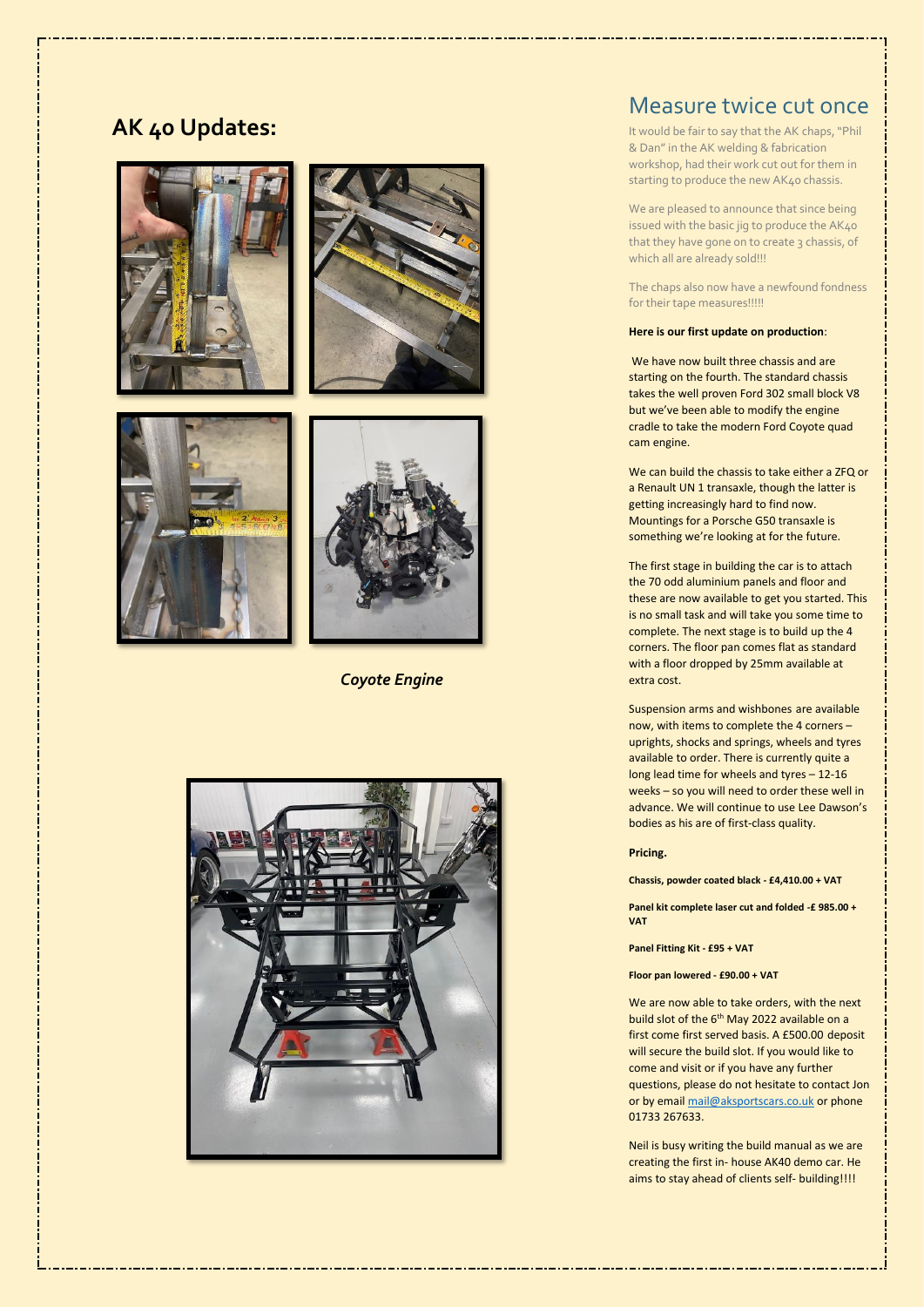# AK40 Prices - March 2022

#### **Full factory build to include:**

Ford 302 V8 engine Fuel injection with heritage throttle bodies GT40 Mark 1 body complete in high quality GRP Electronic ignition ZFQ transaxle with correct right hand gear change Aluminium uprights with peg drive and knock on spinners Correct 'BRM' 15" wheels, 8" fronts, 10" rears Period AVON tyres 4 pot calipers Full set of period Smiths instruments with correct angled speedometer Heated windscreen Air conditioning Single colour paint

Road registered with V5 document

**£110,000 + VAT**

#### **Self build to include:**

Ford 302 V8 engine (builder to source)

4 barrel carburettor (builder to source)

GT40 Mark 1 body complete in high quality GRP

Renault UN1 transaxle with correct right hand gear change (builder to source)

Aluminium uprights with peg drive and knock on spinners

Correct 'BRM' 15" wheels, 8" fronts, 10" rears

Period AVON tyres

4 pot calipers

Full set of period Smiths instruments with correct angled speedometer

Heated windscreen

Air conditioning

Single colour paint (builder to source)

**Approximately (depending upon exact spec) £65 – 70,000**







### **THE AK 40- LIVE THE DREAM**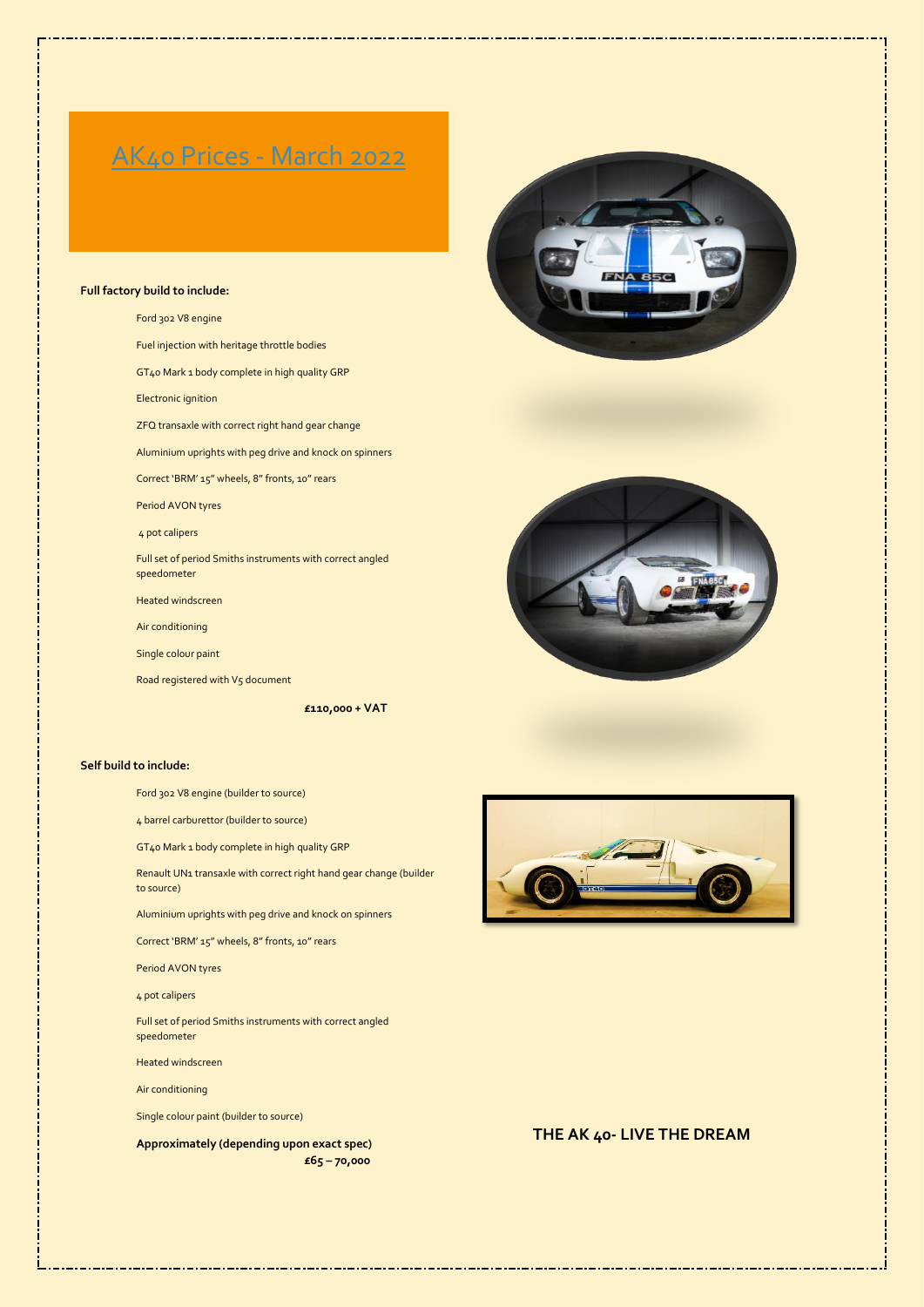# **2022 SHOWS**

The below is the list of events that we have pre booked to exhibit at throughout 2022:

**THE NATIONAL KIT CAR SHOW – STONELEIGH PARK**- *WARWICKSHIRE* **SHOW DATES - SUNDAY 1ST & MONDAY 2ND MAY** *(BANK HOLIDAY)* 

**AK FACTORY SPRING OPEN WEEKEND** – *AK SPORTSCARS PETERBOROUGH* **DATES: SATURDAY 14TH & SUNDAY 15TH MAY**

**KIT FEST -SANTA POD** – *NORTHAMPTONSHIRE* **DATES: SATURDAY 18 TH & SUNDAY 19 TH JUNE**

**NEWARK KIT CAR FESTIVAL** – *NEWARK NOTTS* **SHOW DAYS - SATURDAY 23RD & SUNDAY 24TH JULY**

**BRITISH MOTOR SHOW** – FARNBOROUGH **SHOW DATES THURSDAY 18TH – SUNDAY 21ST AUGUST (4 DAYS)**

**AK FACTORY AUTUMN OPEN WEEKEND** – *AK SPORTSCARS PETERBOROUGH* **DATES: SATURDAY 3 RD & SUNDAY 4 TH SEPTEMBER**

**THE CLASSIC MOTOR SHOW** – NEC BIRMINGHAM **SHOW DATES: FRIDAY 11TH – SUNDAY 13TH NOVEMBER (3 DAYS)**

We look forward to seeing you there................



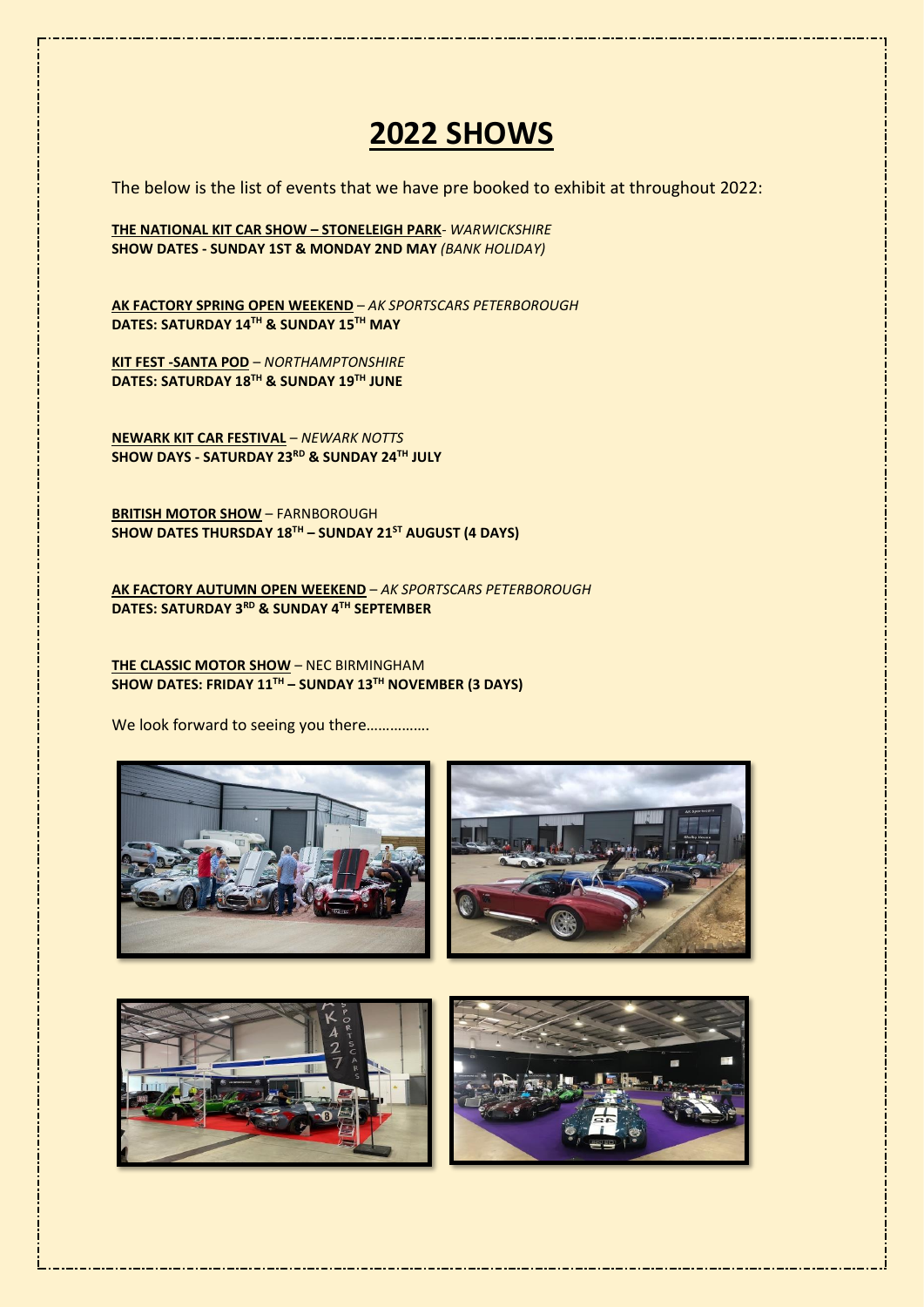# New Demonstrator Car "TILLY"

**Tilly is the new AK Sportscars demonstrator car**. As many of you are aware we spent many months creating our second demonstrator car "Timmy" last year. Timmy was created in Jon and Neil's bid to squeeze big, yet useable horsepower into an AK427.

They fully achieved their goal as Timmy when finished, attained around 1000 BHP!!! by using a huge set of twin turbos. With all the development work conquered in the creation of him, we had decided that we would keep him for a number of years.

Timmy made his debut appearance as a fully completed car at the British Motor Show last August. By the end of day two at the event, he had been extracted from us to go a live happily with his new owner Stephen, who in fairness still loves him as much as we do.

This left us with the tough task of having to create another special AK Demo car in a 12 month period!

"Tilly" is this car…… She is currently 4-5 weeks away from completion and will then be having her IVA test, ready for the open roads and serving as the AK Demonstrator.

She will be making her debut appearance at Stoneleigh Kit Car Show in May. She is be running a 430 BHP stock Chevy LS3 engine with the new Tremec 5 speed TKX gearbox.

We opted, to build her essentially to the "AK standard factory build" specification. BUT we have added a few tweaks, as you have grown to expect of AK.

These tweaks include a blue powder coated chassis, Nitron shocks, black ceramic coated exhaust side pipes and all black wheels. A single 3 leg roll bar and a small rivet on bonnet scoop were also added from some of the standard build options available to adorn her.

We have selected a paint colour and design that all the AK team have fallen in love with. She is a more traditional colour than many of the demo cars before her and we hope this more standard based demonstrator car will give you plenty of ideas to adopt on your build specifications.

## ------------------------------------------------------------------------------------------------------------------------------------

### **New and available now in the AK427 optional parts range:**

We have a new addition, which is the option to have an electric handbrake. It is quick, simple and effective.

As with many of the AK427 extras the idea came from an existing client who wanted to eliminate the need to have a handbrake lever in the cockpit. We have taken this idea and created an electric handbrake bracket for you to fit alongside a standard electronic handbrake kit.

All our wiring looms which are made in-house from  $1<sup>st</sup>$  of March will all include the wires necessary to fit the electric handbrake option.

Unfortunately, to retro fit this to a finished car (ALTHOUGH IT IS POSSIBLE) is a little awkward.

Give Jon a call if you would like more information on this product.